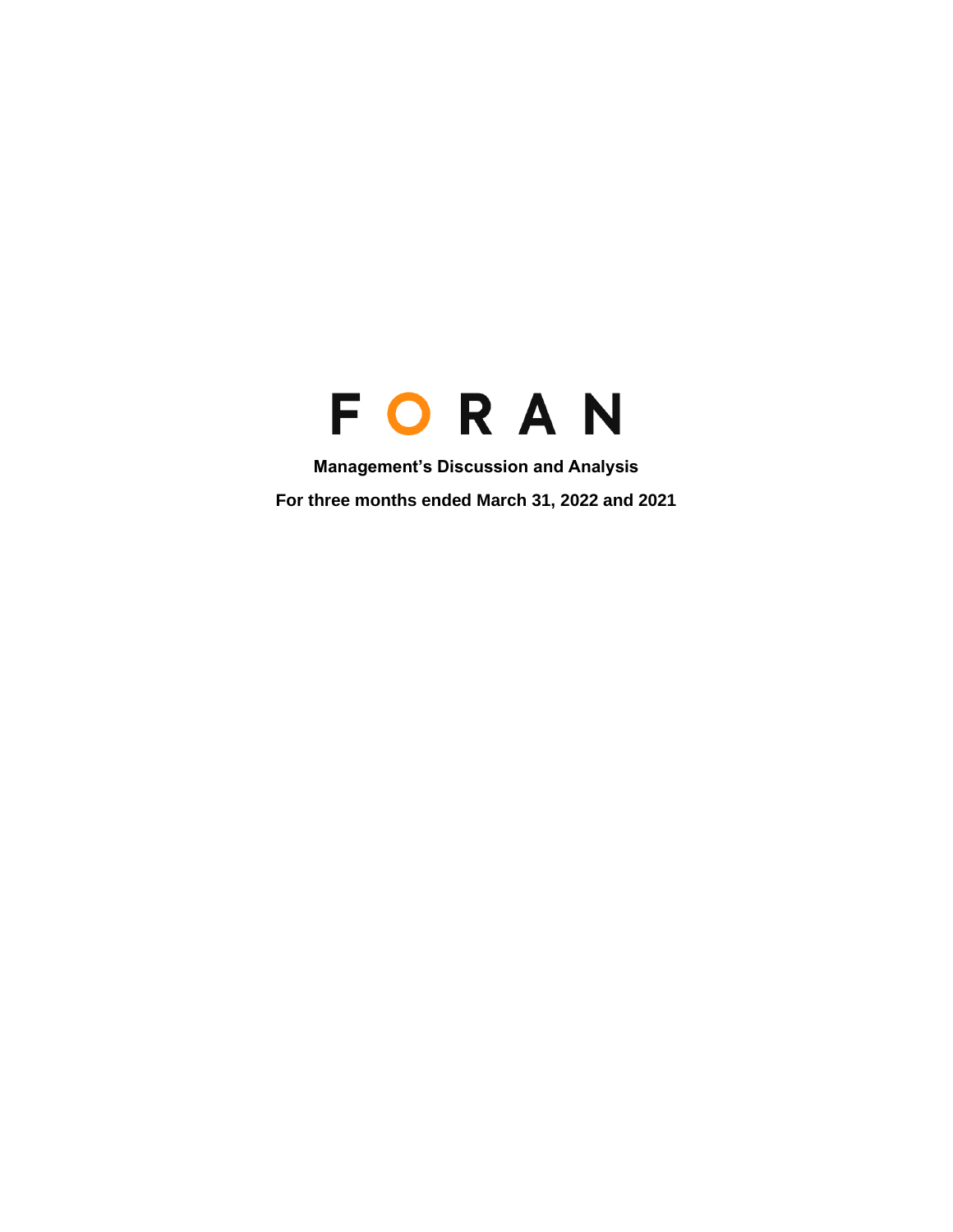# **TABLE OF CONTENTS**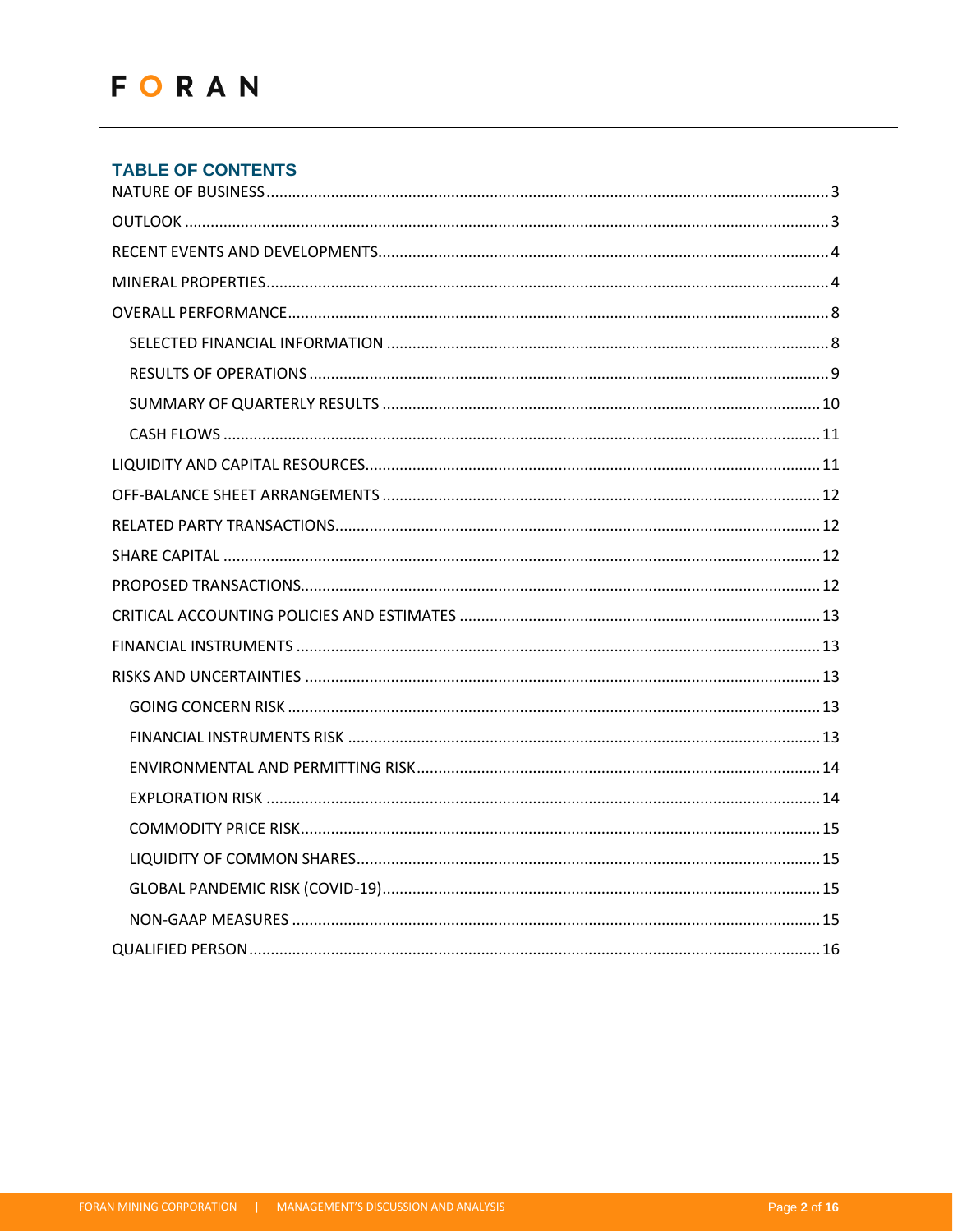This Management's Discussion and Analysis ("**MD&A**") of the financial position and results of operations for Foran Mining Corporation (the "**Company**" or "**Foran**") should be read in conjunction with the audited consolidated financial statements of the Company as at and for the year ended December 31, 2021 and unaudited condensed consolidated interim financial statements for the three months ended March 31, 2022 and the related notes thereto, which have been prepared using accounting policies consistent with International Financial Reporting Standards ("**IFRS**") as issued by the International Accounting Standards Board ("**IASB**"). For further information on the Company, reference should be made to its public filings on SEDAR at [www.sedar.com](http://www.sedar.com/) or the Company's website at [www.foranmining.com.](http://www.foranmining.com/)

This MD&A is prepared by management and approved by the Board of Directors as of May 26, 2022. The discussion covers the three months ended March 31, 2022 ("**Q1 2022**" or the "**Quarter**") and the subsequent period up to the date of issuance of this MD&A. All amounts are stated in Canadian dollars unless otherwise indicated.

This MD&A may contain forward-looking statements that reflect management's current expectations with regards to future events. By their nature, these statements involve risk and uncertainties, many of which are beyond the Company's control. Actual results may differ materially from those expressed in such forward-looking statements. Readers are cautioned not to place undue reliance on these statements. The Company disclaims any intention or obligation to update or revise any forward-looking statements, whether as a result of new information, future events or otherwise.

## <span id="page-2-0"></span>**NATURE OF BUSINESS**

The Company was originally incorporated under the laws of British Columbia ("**BC**") on June 21, 1989. The Company is a reporting issuer in BC, Alberta, Ontario, New Brunswick, Nova Scotia and Newfoundland and Labrador. The Company's common shares are traded on the TSX Venture Exchange under the symbol "FOM". The Company's principal business activity is the acquisition, exploration and development of mineral properties with the objective of discovering mineral reserves and the development of an operating mine. The Company's flagship property is its 100% owned McIlvenna Bay property in Saskatchewan, Canada, 65 kilometres ("**km**") west of Flin Flon, Manitoba.

<span id="page-2-1"></span>To date the Company has not generated any revenues.

# **OUTLOOK**

Foran is presently in the pre-development stage after recently announcing the results from a Feasibility Study for the McIlvenna Bay project ("**McIlvenna Bay**"). McIlvenna Bay is a copper ("**Cu**") - zinc ("**Zn**") gold ("**Au**") - silver ("**Ag**") rich volcanic hosted massive sulphide deposit intended to be the center of a new mining camp in a prolific district that has already been producing for 100 years.

Foran's objective is to build McIlvenna Bay based on the Company's carbon neutrality goals and initiatives, part of a broader mission to create a blueprint for responsible mining that is upheld as leading practice globally. Foran is committed to creating value for all stakeholders, which includes working with and supporting local communities, providing safe employment, ensuring diversity and equality, enhancing biodiversity, and not contributing to climate change. To December 31, 2021, all carbon emissions from exploration have been offset.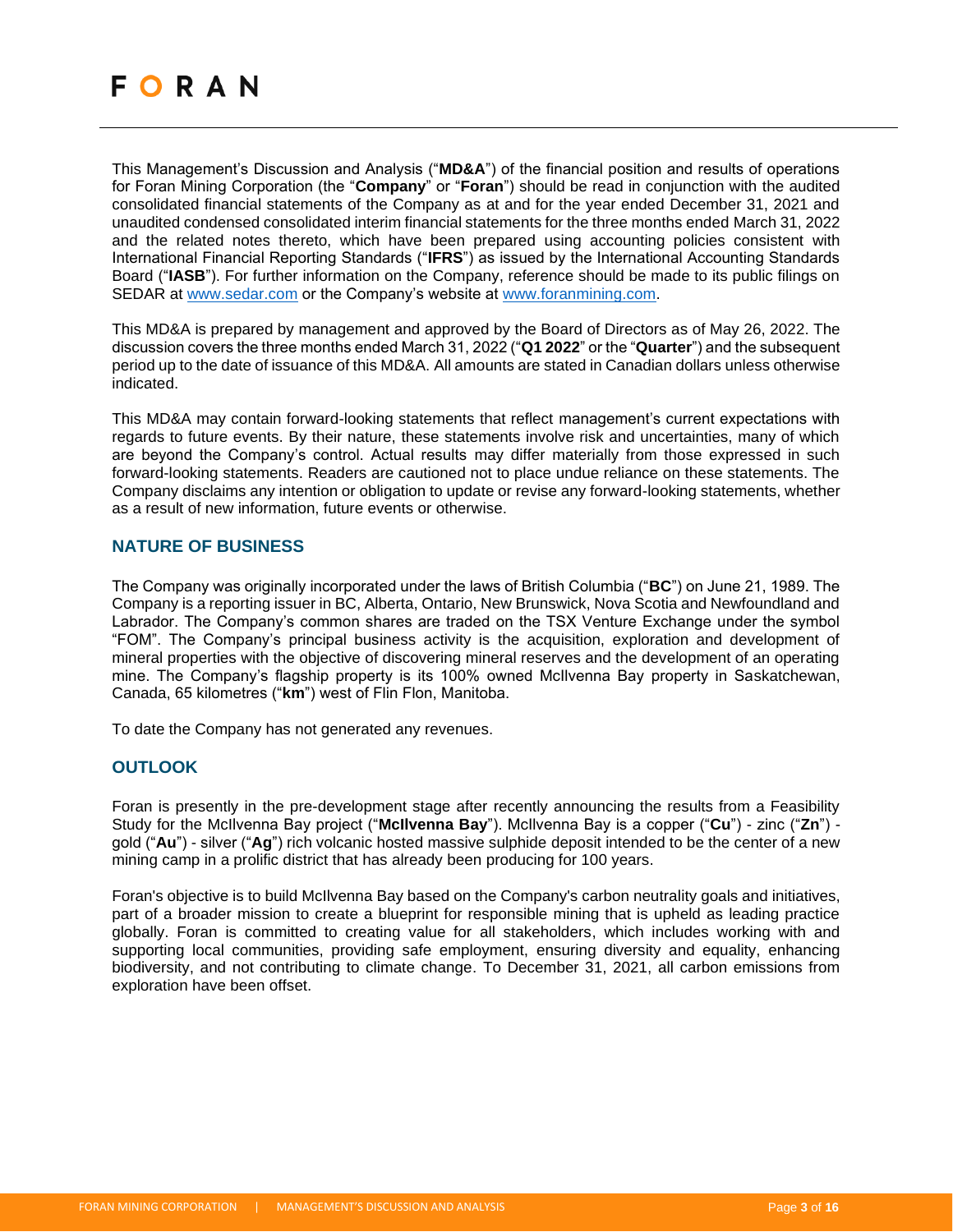## <span id="page-3-0"></span>**RECENT EVENTS AND DEVELOPMENTS**

- On May 16, 2022, the Company announced the appointment of Gilbert Lamarche as Vice President, Technical Services. Mr. Lamarche has over 20 years of experience in the mining industry in both technical services and operational capacities.
- On February 28, 2022, the Company announced the results from a Feasibility Study on its McIlvenna Bay project. Highlights included an after-tax NPV(7%) of \$1.06 billion and IRR of 46%, at spot prices, based on Probable Mineral Reserves of 25.7 million tonnes ("**Mt**") at 2.51% copper equivalent ("**CuEq**"), which represents a 66% reserve conversion rate from the existing 39.1Mt of Indicated Resources and an initial 18-year reserve life.
- On February 15, 2022, the Company announced it had received initial permits for a proposed exploration decline as part of its pre-development program at its McIlvenna Bay project.
- On January 31, 2022, the Company announced the appointment of Brad Wall to its Advisory Board. Mr. Wall served as the Premier of Saskatchewan from November 2007 to February 2018.
- On January 4, 2022, the Company announced the appointment of David K. Bernier as Chief Operating Officer. Mr. Bernier was previously the Canada Country Manager for Pan American Silver Corp. responsible for managing its multiple operations in the Timmins Region.
- From January 2022 to March 2022, the Company completed a drill program of over 3,500 meters at its regional targets in the McIlvenna Bay area, along with some additional shallow geotechnical drilling at the McIlvenna Bay deposit.

## <span id="page-3-1"></span>**MINERAL PROPERTIES**

As of the date of this MD&A, the Company has eight properties in Saskatchewan comprising a total of 96 mining claims covering approximately 147,184 hectares ("ha"), located between 15 and 102 km west of Flin Flon, Manitoba. All tenements are within 63 km of the McIlvenna Bay deposit where a centralized processing facility is proposed.

Four properties are higher priority, the McIlvenna Bay Property, which contains the McIlvenna Bay deposit, and three adjacent properties Hanson, Balsam and Bigstone, all of which occur at the western limit of the Flin Flon Greenstone Belt. All four properties are underlain by prospective felsic volcanic stratigraphy that hosts variably significant volcanic-hosted massive sulphide ("**VHMS**") styles of alteration and mineralization. The Comeback Bay property, also located in Saskatchewan, is of lower priority but has both precious and base metal VHMS potential within the western limit of the Flin Flon Arc Assemblage (Birch Lake Belt).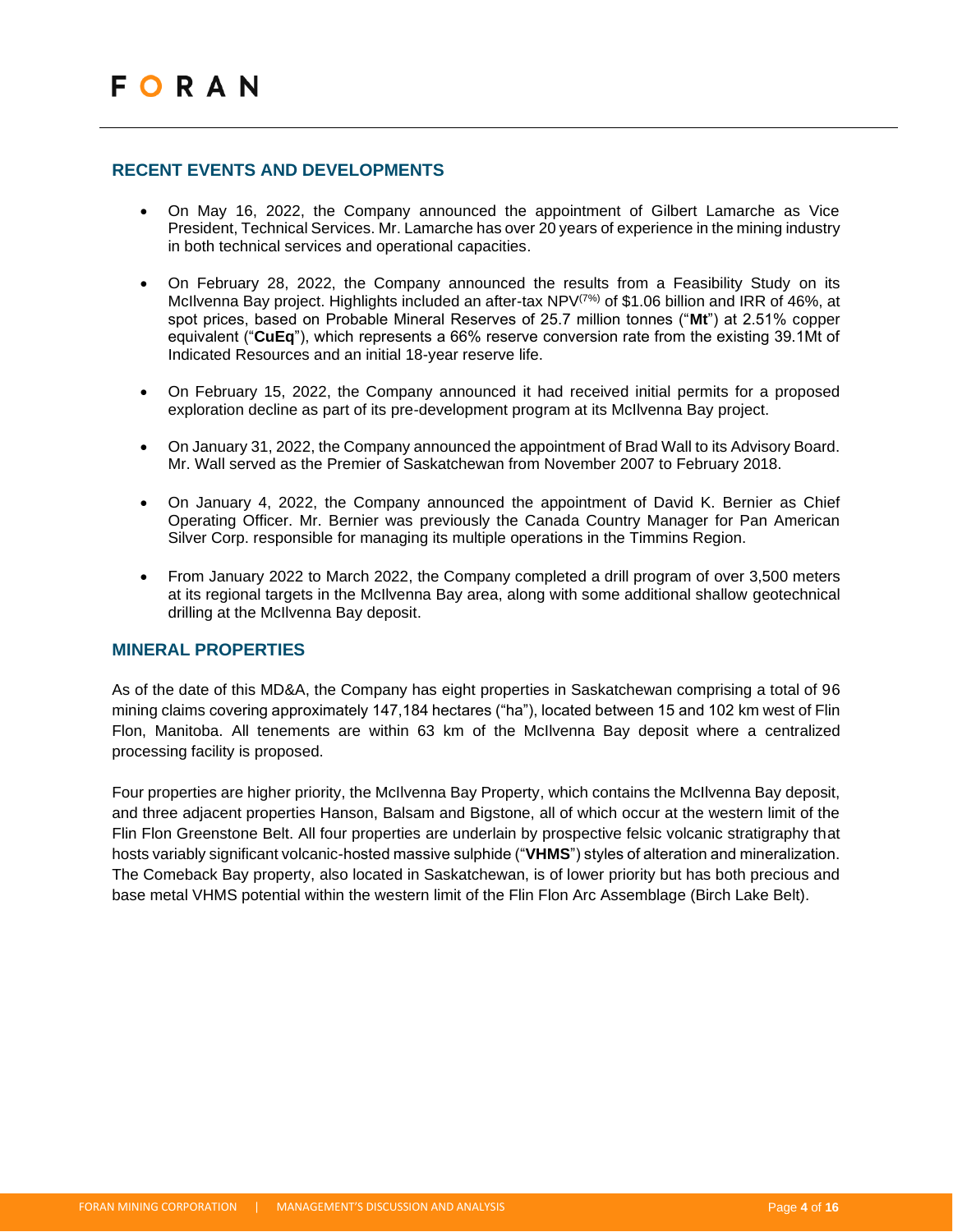

Further details on the Company's significant properties are as follows:

#### 1) **McIlvenna Bay Property**

The Company has a 100% interest in the McIlvenna Bay Property in east-central Saskatchewan. The McIlvenna Bay Property consists of 38 claims covering a total of 20,907 ha. The McIlvenna Bay deposit is located on the McIlvenna Bay Property, approximately one km south of Hanson Lake, Saskatchewan, 375km northeast of Saskatoon, Saskatchewan and 65km west south-west of Flin Flon, Manitoba. The McIlvenna Bay deposit is linked to Flin Flon, Manitoba by 85km of highway followed by 18km of unsealed secondary road.

The McIlvenna Bay deposit was discovered in 1988 and includes two distinct styles of VHMS mineralization which include massive to semi-massive sulphides and copper stockwork. Since 2011, the Company has been working to advance the McIlvenna Bay deposit through continued exploration, resource definition and environmental and engineering studies.

Some of the claims that make up the McIlvenna Bay Property are subject to a Net Tonnage Royalty of \$0.75 per tonne of ore extracted.

Cameco Corporation and BHP Billiton collectively hold a 1% Net Smelter Return royalty interest on McIlvenna Bay, which can be repurchased by the Company at any time for \$1 million.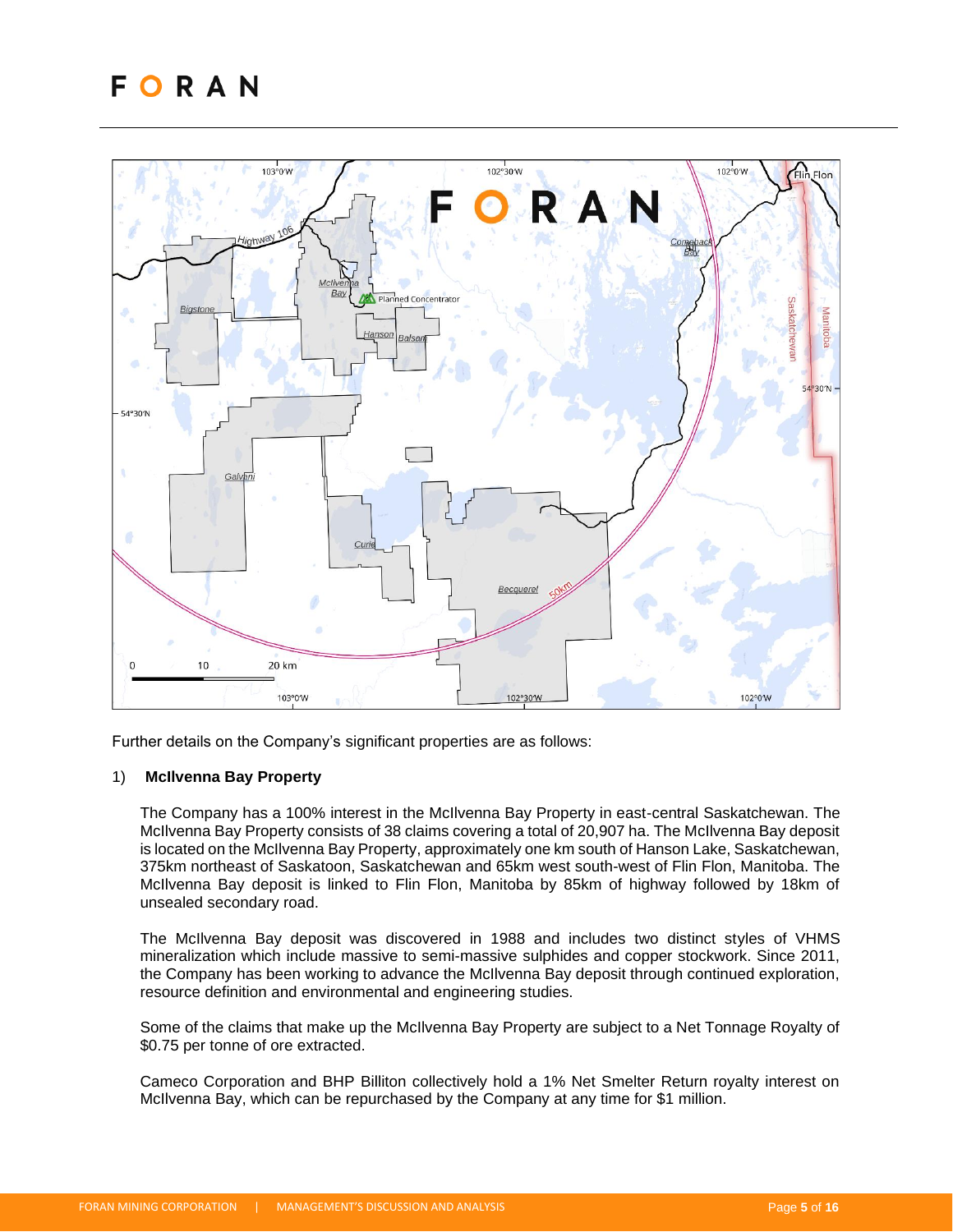The claims that comprise the McIlvenna Bay Property are in good standing for periods between 8 and 21 years.

#### 2022 Activity

#### *Feasibility Study*

On February 28, 2022, the Company announced results from a Feasibility Study (the "2022 Feasibility Study"). Highlight financial metrics from the 2022 Feasibility Study included the following:

- Pre-tax NPV of \$1.49 billion (after-tax NPV \$1.1 billion) and pre-tax IRR of 46% (after-tax IRR 38%) with an after-tax payback period of 2.2 years, with metal prices and foreign exchange rates as at February 23, 2022.
- Life-of-mine EBITDA of \$4.0 billion and Free Cash Flow of \$2.3 billion with metal prices and foreign exchange rates as at February 23, 2022.

#### **Pre-Tax NPV Sensitivity Analysis**

|                                                      | <b>Zinc Price</b>      |        |                              | <b>Copper Price (US\$/lb)</b> |                      |         |         |
|------------------------------------------------------|------------------------|--------|------------------------------|-------------------------------|----------------------|---------|---------|
|                                                      | (US\$/lb)              | \$3.00 | <b>Base Case<sup>1</sup></b> | \$4.00                        | Current <sup>2</sup> | \$5.00  | \$6.00  |
| $ Pre-Tax NPV_{7\%} $<br>$\vert$ (C\$M) <sup>3</sup> | \$1.00                 | \$347  | \$550                        | \$753                         | \$1,078              | \$1,159 | \$1,565 |
|                                                      | Base Case <sup>1</sup> | \$475  | \$678                        | \$881                         | \$1,208              | \$1,287 | \$1,694 |
|                                                      | \$1.40                 | \$603  | \$806                        | \$1,010                       | \$1,338              | \$1,416 | \$1,822 |
|                                                      | \$1.60                 | \$732  | \$935                        | \$1,138                       | \$1,467              | \$1,544 | \$1,950 |
|                                                      | Current <sup>2</sup>   | \$865  | \$1,070                      | \$1,276                       | \$1,493              | \$1,686 | \$2,096 |
|                                                      | \$1.80                 | \$860  | \$1,063<br>$\blacksquare$    | \$1,266                       | \$1,597              | \$1,672 | \$2,079 |

Base case copper and zinc prices are US\$3.50/lb copper and US\$1.20/lb zinc.

² Current copper and zinc prices are US\$4.53/lb copper and US\$1.64/lb zinc. Under these scenarios US\$1,936/oz gold, US\$24.52/oz silver, and 1.27 USD/CAD is used. Current prices are based on February 23, 2022, closing values.

<sup>3</sup> Excluding current price scenarios, US\$1,600/oz gold, US\$22.50/oz silver, and 1.26 USD/CAD is used.

#### **After-Tax NPV Sensitivity Analysis**

|                       | <b>Zinc Price</b>      |        |                        |        | <b>Copper Price (US\$/lb)</b> |         |         |
|-----------------------|------------------------|--------|------------------------|--------|-------------------------------|---------|---------|
|                       | (US\$/lb)              | \$3.00 | Base Case <sup>1</sup> | \$4.00 | Current <sup>2</sup>          | \$5.00  | \$6.00  |
|                       | \$1.00                 | \$226  | \$372                  | \$520  | \$756                         | \$814   | \$1,106 |
|                       | Base Case <sup>1</sup> | \$320  | \$466                  | \$613  | \$850                         | \$907   | \$1,198 |
| After-Tax $NPV_{7\%}$ | \$1.40                 | \$411  | \$559                  | \$706  | \$943                         | \$999   | \$1,291 |
| (C\$M) <sup>3</sup>   | \$1.60                 | \$505  | \$652                  | \$799  | \$1,037                       | \$1,092 | \$1,384 |
|                       | Current <sup>2</sup>   | \$601  | \$750                  | \$899  | \$1,055                       | \$1,194 | \$1,489 |
|                       | \$1.80                 | \$597  | \$745                  | \$892  | \$1,130                       | \$1,185 | \$1,476 |

Base case copper and zinc prices are US\$3.50/lb copper and US\$1.20/lb zinc.

² Current copper and zinc prices are US\$4.53/lb copper and US\$1.64/lb zinc. Under these scenarios US\$1,936/oz gold, US\$24.52/oz silver, and 1.27 USD/CAD is used. Current prices are based on February 23, 2022, closing values.

³ Excluding current price scenarios, US\$1,600/oz gold, US\$22.50/oz silver, and 1.26 USD/CAD is used.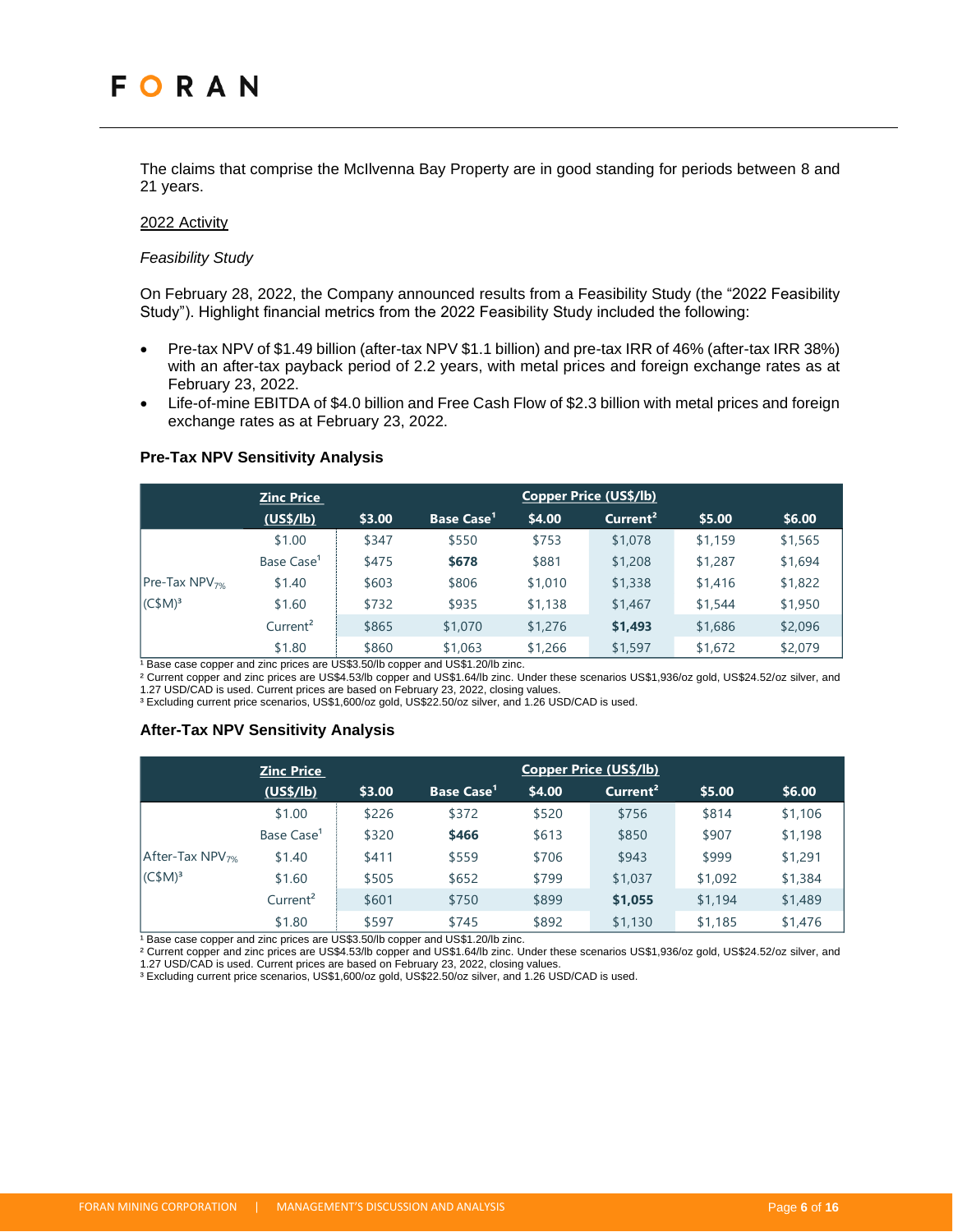## **IRR, Payback and Free Cash Flow Sensitivity Analysis**

|                           |                              |                      |         | <b>Copper Price (US\$/lb)</b> |         |         |
|---------------------------|------------------------------|----------------------|---------|-------------------------------|---------|---------|
|                           | <b>Base Case<sup>1</sup></b> | Current <sup>2</sup> | \$3.00  | \$4.00                        | \$5.00  | \$6.00  |
| <b>Pre-Tax IRR</b>        | 26%                          | 46%                  | 21%     | 31%                           | 40%     | 48%     |
| After-Tax IRR             | 22%                          | 38%                  | 18%     | 26%                           | 33%     | 40%     |
| After-Tax Payback (yrs)   | 4.5                          | 2.2                  | 5.6     | 3.7                           | 2.9     | 2.3     |
| LOM EBITDA (C\$M)         | \$2,483                      | \$4,012              | \$2,097 | \$2,870                       | \$3,643 | \$4,415 |
| LOM Free Cash Flow (C\$M) | \$1,179                      | \$2,280              | \$906   | \$1,460                       | \$2,015 | \$2,565 |

1 Base case prices are US\$3.50/lb copper, US\$1.20/lb zinc, US\$1,600/oz gold, US\$22.50/oz silver, and 1.26 USD/CAD. ² Current prices are US\$4.53/lb copper, US\$1.64/lb zinc, US\$1,936/oz gold, US\$24.52/oz silver, and 1.27 USD/CAD. Current prices are based on February 23, 2022, closing values.

³ Excluding the current price scenario, US\$1.20/lb zinc, US\$1,600/oz gold, US\$22.50/oz silver, and 1.26 USD/CAD is used.

Probable Mineral Reserves totaled 25.7 Mt at 2.51% CuEq, a 66% reserve conversion rate from the existing 39.1 Mt of Indicated Resources. The 2022 Feasibility Study outlined an 18.4 year mine life, based on a 4,200 throughput rate and an average annual production of 72.8 Mlbs CuEq over the first 15 years of mine life.

On February 11, 2022, the Company filed the independent NI 43-101 technical report titled "*(Amended and Restated) Technical Report for the 2021 Mineral Resource Estimate on the McIlvenna Bay Project Saskatchewan Canada*" dated January 31st, 2022 and is available on the Company's website [www.foranmining.com](http://www.foranmining.com/) or under the Company's profile on SEDAR at [www.sedar.com.](http://www.sedar.com/)

#### *Surface Prep & Exploration Decline*

Ongoing development work to support the bulk sample program continued throughout the quarter. Foran is expecting receipt of the final Approval to Operate from the Saskatchewan Ministry of Environment and Environmental Protection Branch in Q2 2022.

During the first quarter of 2022, the box cut, initial evacuation underground, jet grouting of the sandstone layer from surface, rock pad lining and roadways were completed. Underground development activities are on standby until construction of the water containment pond is completed, as expected, in May of 2022.

The underground development associated with the exploration decline is planned to be 1,475 metres in length and is expected to reach the mineralized zone in the second half of 2022. Upon completion of the exploration decline, Foran plans to extract a 4,400-tonne bulk sample for additional metallurgical testing.

The construction of the exploration decline, surface preparation and purchase of various equipment and infrastructure items could also be used in future production if the project is fully approved for construction. The surface construction associated with the bulk sample program commenced in Q4/21.

#### **2) Bigstone**

The Company has a 100% interest in the Bigstone Property, which is comprised of 13 claims totalling 16,117 hectares, oriented north-south to cover roughly 20 km of prospective volcanic stratigraphy. Some of the claims that comprise the Bigstone Property are subject to a 2% NSR Royalty. The claims are in good standing for a period of between 7 and 20 years.

On December 7, 2020, the Company announced an initial NI 43-101 compliant resource at Bigstone. This represents the second NI 43-101 compliant resource defined by Foran within the Hanson Lake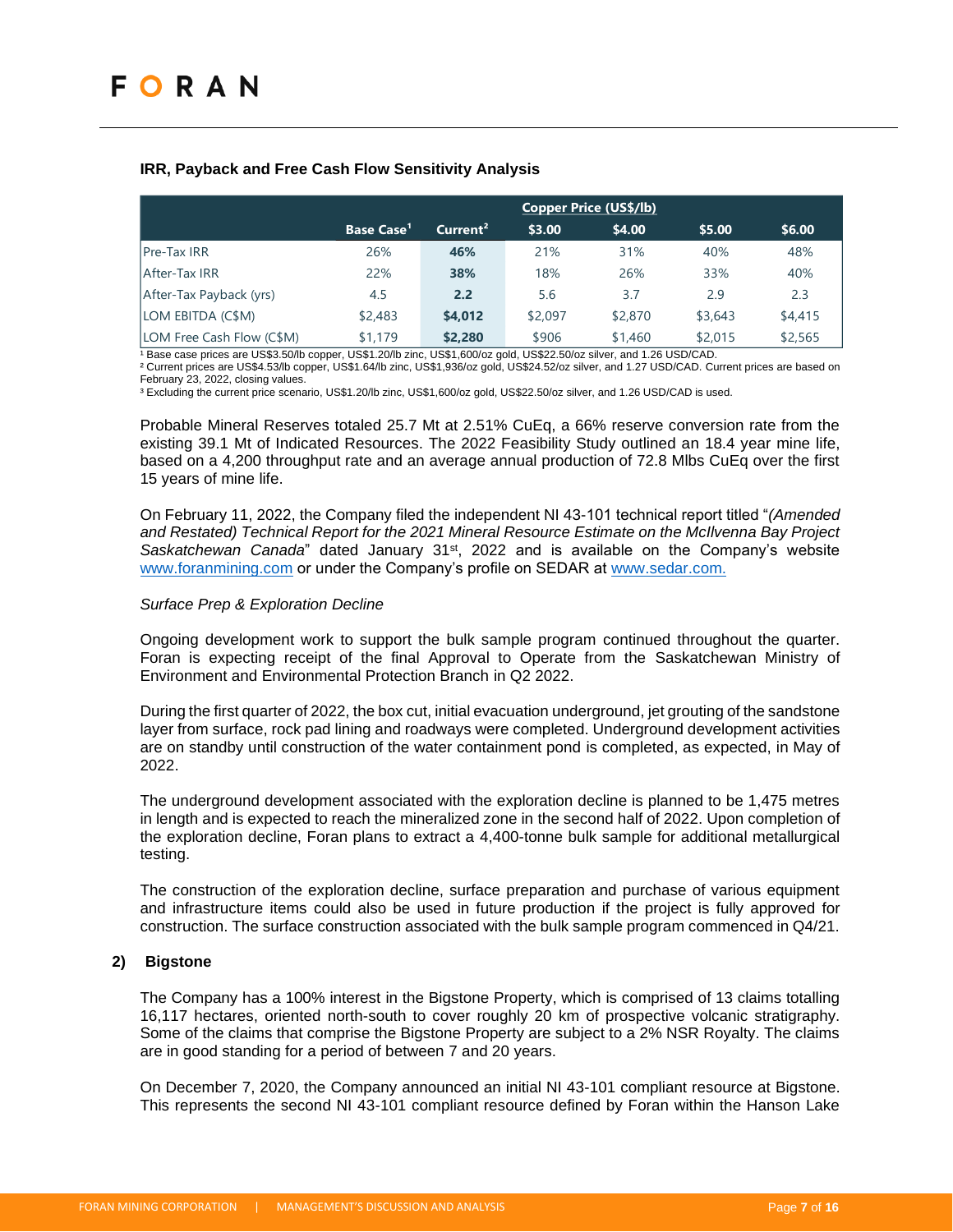District and could be an important contributor to a long-life mining camp that could be developed in the region. Indicated resources are estimated at 1.98Mt grading 2.22% CuEq and inferred resources are estimated at 1.88Mt grading 2.14% CuEq.

On February 11, 2022, the Company filed an amended independent NI 43-101 technical report titled "*(Amended and Restated) Technical Report on the Bigstone Project, East Central Saskatchewan, Canada"* which did not change the mineral resource estimates, conclusions and recommendations provided in the original report dated January 21, 2021. The amended independent NI 42-101 technical report is available on the Company's website [www.foranmining.com](http://www.foranmining.com/) or under the Company's profile on SEDAR at [www.sedar.com.](http://www.sedar.com/)

## <span id="page-7-0"></span>**OVERALL PERFORMANCE**

## <span id="page-7-1"></span>**SELECTED FINANCIAL INFORMATION**

| Expressed in thousands of Canadian dollars | March 31, 2022  | December 31, 2021 |
|--------------------------------------------|-----------------|-------------------|
|                                            |                 |                   |
| Cash and cash equivalents                  | \$<br>63,841 \$ | 83,996            |
| Exploration and evaluation assets          | 103.356         | 87,654            |
| Total assets                               | 170.649         | 174,894           |
| Accounts payable and accrued liabilities   | 6,345           | 9.619             |
| Deferred share units                       | 4.513           | 3,330             |
| Total non-current liabilities              | 683             | 812               |
| <b>Total liabilities</b>                   | 12,183          | 14,539            |

The Company's total assets as at March 31, 2022 were \$170.6 million compared to \$174.9 million as at December 31, 2021, a decrease of \$4.3 million. The major changes in assets comprised of the following:

- Cash and cash equivalents: The decrease from December 31, 2021 was primarily as a result of cash used to fund the exploration and evaluation expenditures and general and administration expenses paid in the period.
- Exploration and evaluation assets: The increase from December 31, 2021 was as a result of the Company's 2022 exploration program on its McIlvenna Bay property. The most significant costs were surface prep and exploration decline costs at \$11.6 million.

The Company's total liabilities as at March 31, 2022 were \$12.2 million compared to \$14.5 million as at December 31, 2021, a decrease of \$2.3 million. The decrease in liabilities as explained below:

- Accounts payable and accrued liabilities: The decrease from December 31, 2021 was due to the timing of exploration activities and associated payments.
- Deferred share units liability: The increase from December 31, 2021 was due to the issuance of units to the Company's CEO and previous Executive Director in accordance with the Company's long-term incentive plans and the appreciation of the Company's share price during Q1 2022. Deferred share units ("**DSUs**") are related to the Company's Long-Term Performance Incentive Plan ("**LTIP**"), which includes DSUs as one type of award that is issuable under the LTIP. Awards are initially recognized using the market value of the Company's common shares, with the corresponding liability recorded upon recognition. At each period end, the liability is subsequently revalued using the market value of the Company's common shares, while the corresponding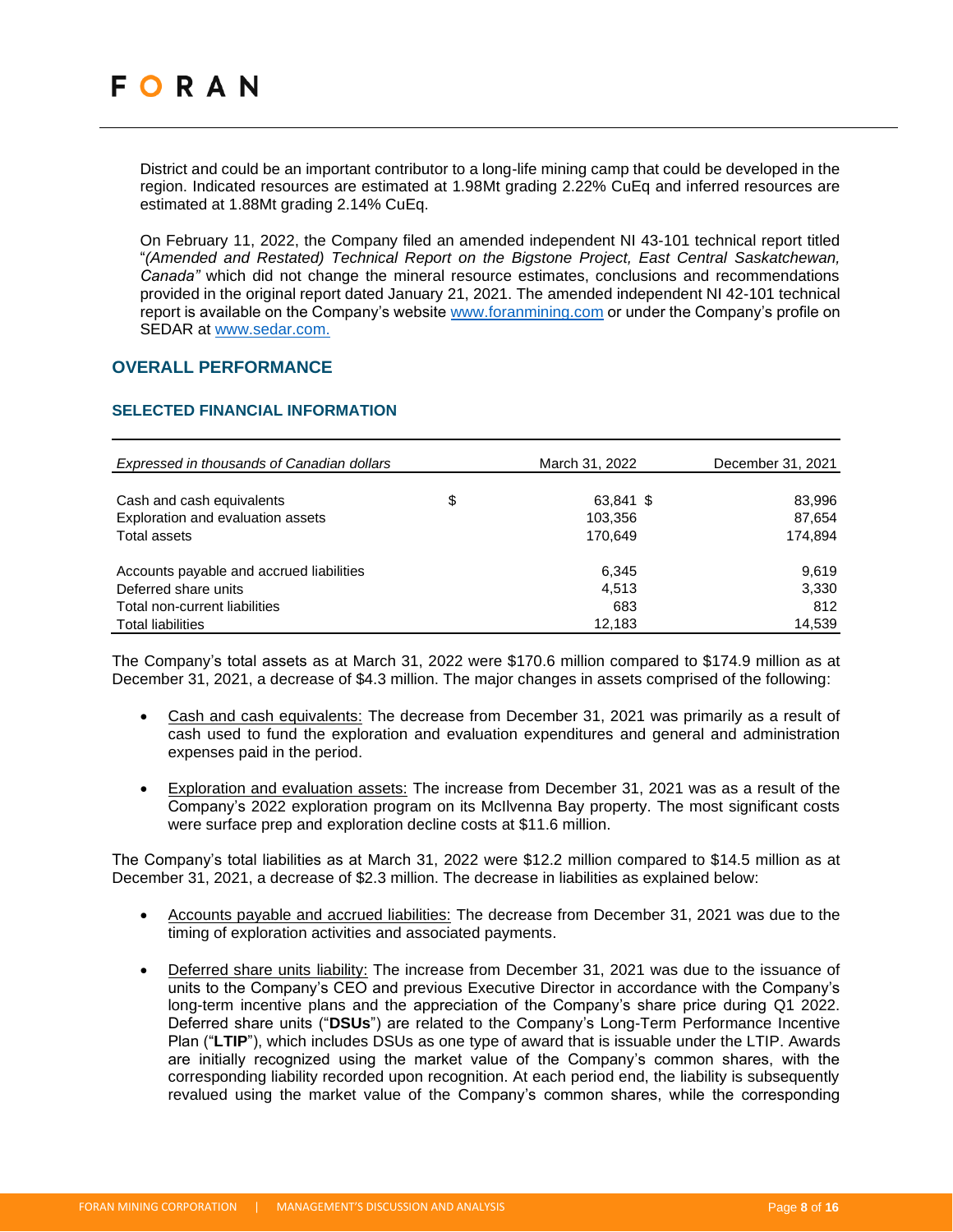increase or decrease associated with the revaluation is recorded in profit or loss. Participants can, at their election, receive either the equivalent number of common shares in the Company, or the cash equivalent of the fair market value of the DSUs based on a 5-day volume weighted average closing price of the Company's common shares.

In order to maximize ongoing exploration efforts, the Company has not and does not currently intend to pay dividends.

## <span id="page-8-0"></span>**RESULTS OF OPERATIONS**

| Expressed in thousands of Canadian dollars | Three months ended March 31, |         |
|--------------------------------------------|------------------------------|---------|
|                                            | 2022                         | 2021    |
| Consulting                                 | \$<br>255S                   | 85      |
| Depreciation                               | 24                           | 37      |
| Directors' fees                            | 68                           |         |
| Investor relations                         | 161                          | 51      |
| Office and administration                  | 133                          | 45      |
| Professional fees                          | 255                          | 106     |
| Salaries and benefits                      | 535                          | 252     |
| Share-based payment expense                | 1,257                        | 766     |
| Total general and administration           | \$<br>2,688 \$               | 1,342   |
| Interest and miscellaneous                 | \$<br>$(102)$ \$             | (12)    |
| Flow-through share premium                 |                              | (1,262) |
| Revaluation of deferred share units        | 400                          | 816     |
| Total other (income) expenses              | \$<br>298<br>\$              | (458)   |

Three months ended March 31, 2022:

Details of the expenses and other items are as follows:

- Consulting fees: The increase in consulting fees were primarily related to the Company entering a new consulting contract with its CEO and agreeing to compensation in the form of cash. Under the previous consulting agreement, the Company's CEO received compensation in the form of sharebased payments only.
- Directors fees: The increase in directors fees was due to a combination of the addition of new directors to the board and the Company agreeing to compensate the directors in cash instead of share-based payments.
- Investor relations: The increase in investor relations costs were primarily related to increased third party advisory services and updates to the Company's website and brand.
- Office and administration: The increase in office and administration costs were primarily related to greater employee support costs associated with the increased level of exploration activity and project advancement.
- Professional fees: The increase in professional fees were primarily related to higher legal, audit and corporate advisory fees due to the increased operational and corporate activities.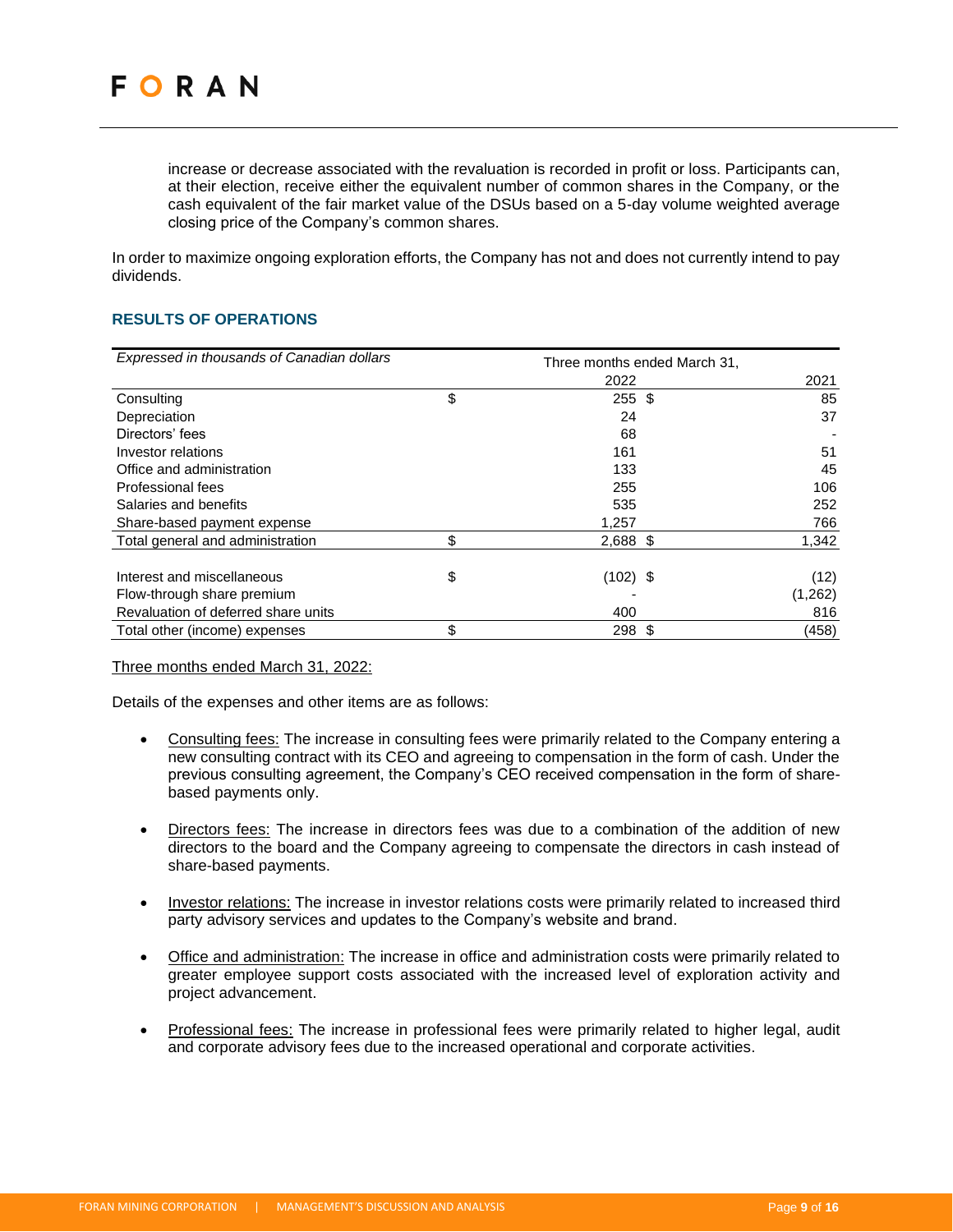- Salaries and benefits: The increase in salaries and benefit costs were primarily related to the additional employees hired to support the greater level of exploration activity and project advancement.
- Share-based payment expense: The increase in share-based payment expense was primarily due to the issuance of 324,541 (2021: 538,640) DSUs and 182,500 (2021: nil) RSUs to certain key management personnel in accordance with their LTIP and the grant of 2,375,000 (2021: 200,000) stock options. At the time of issue, the DSUs and RSUs had a fair value of \$0.8 million (2021: \$0.5 million) and \$0.4 million (2021: nil), respectively, and the weighted average excise price of the options granted was \$2.35 (2021: \$1.05). All share-based payments are subject to certain performance vesting terms and are convertible to the Company's shares or cash upon completion of the vesting requirements.
- Revaluation of deferred share units: The unrealized loss recognized on the DSUs was primarily a result of the Company's stock price increasing from \$2.53 per share on December 31, 2021, to \$2.75 per share on March 31, 2022.

#### <span id="page-9-0"></span>**SUMMARY OF QUARTERLY RESULTS**

The following table summarizes selected unaudited financial data for the last eight quarters which have been derived from the financial records of the Company.

The Company has increased its activity significantly since November 2020 and is in the midst of constructing an exploration decline and related surface preparation at its McIlvenna Bay deposit. Consequently, general and administration expenses and net losses for periods subsequent to Q3, 2020 are higher than their comparative quarters. The increased net loss in 2021 was partially offset by a flowthrough recovery as the company incurred qualifying expenditures.

| (Expressed in thousands of Canadian            |             |             |             |                                   |
|------------------------------------------------|-------------|-------------|-------------|-----------------------------------|
| dollars, except share information)             | Q1, 2022    | Q4, 2021    | Q3, 2021    | Q2, 2021                          |
| General and administration expenses            | 2,688       | 1,273       | 2,102       | 1,645                             |
| Other (income) and expenses                    | 298         | (322)       | (1,662)     | (230)                             |
| Net loss for the period                        | 2,986       | 1,624       | 440         | 1,415                             |
| Net loss per share (basic and diluted)         | 0.01        | 0.00        | 0.00        | 0.01                              |
| Weighted average shares outstanding<br>(basic) | 237,998,069 | 237,332,546 | 214,732,894 | 180,603,066                       |
|                                                |             |             |             |                                   |
| (Expressed in thousands of Canadian            |             |             |             |                                   |
| dollars, except share information)             | Q1, 2021    | Q4, 2020    | Q3, 2020    | Q <sub>2</sub> , 20 <sub>20</sub> |
| General and administration expenses            | 1,342       | 424         | 166         | 235                               |
| Other (income) and expenses                    | (458)       | 1,048       | 184         | 64                                |
| Net loss for the period                        | 884         | 1,472       | 350         | 299                               |
| Net loss per share (basic and diluted)         | 0.01        | 0.01        | 0.00        | 0.00                              |
| Weighted average shares outstanding<br>(basic) | 168,649,358 | 142,650,998 | 139,939,451 | 137,754,836                       |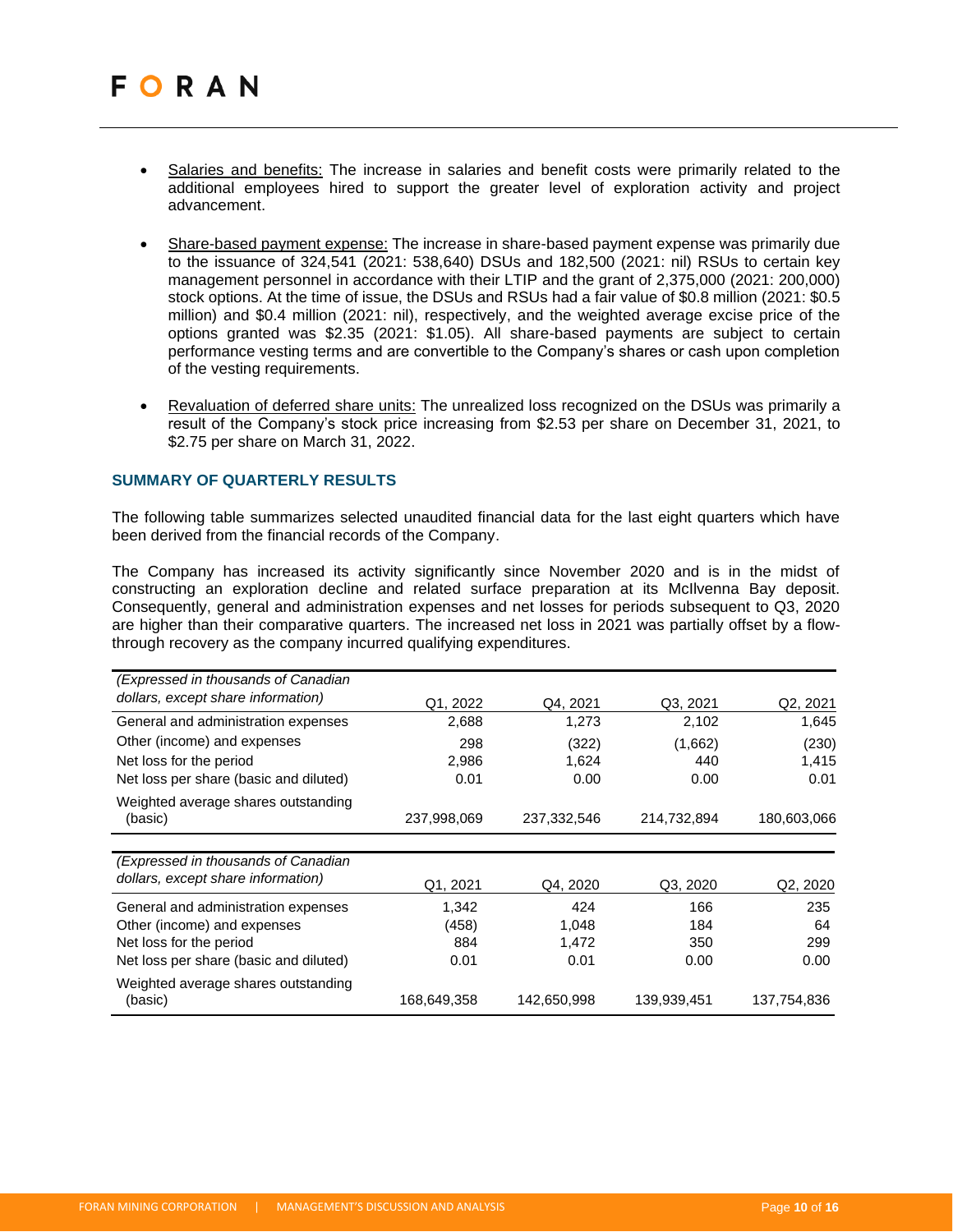#### <span id="page-10-0"></span>**CASH FLOWS**

#### Three months ended March 31, 2022:

Cash and cash equivalents decreased by \$20.2 million during the three months ended March 31, 2022, from \$84.0 million at December 31, 2021 to \$63.8 million at March 31, 2022. The decrease was primarily a result of cash of \$18.6 million used in investing activities.

The cash of \$1.8 million used in operating activities consisted of the net loss of \$3.0 million and a net change in non-cash working capital items of \$0.5 million, offset by items not involving cash of \$1.7 million.

The cash of \$18.6 million used in investing activities consisted of exploration and evaluation asset expenditures of \$18.6 million, primarily related to the surface prep and exploration decline.

The cash of \$0.3 million provided by financing activities consisted of cash received from the exercise of stock options and warrants of \$0.4 million, partially offset by \$0.1 million in lease payments.

## <span id="page-10-1"></span>**LIQUIDITY AND CAPITAL RESOURCES**

Liquidity risk is the risk that the Company will not be able to meet its financial obligations as they fall due. The Company has in place a planning and budgeting process to determine the funds required to support the Company's operating requirements as well as its planned capital expenditures. The Company manages its financial resources to ensure that there is sufficient working capital to fund near term planned exploration work and operating expenditures. The Company has considerable discretion to reduce or increase plans or budgets depending on current or projected liquidity. If appropriate, the Company could seek joint venture partners in order to fund or share the funding of its exploration properties to minimize shareholder risk.

The Company does not currently own or have an interest in any producing mineral properties and does not derive any revenues from operations. Operational activities have been funded through private placements and stock option and warrant exercises. At March 31, 2022, the Company had current assets in excess of current liabilities of \$54.5 million (December 31, 2021: \$71.9 million).

The Company is authorized to issue an unlimited number of common shares, non-voting shares and preference shares with no par value.

The rights, privileges, restrictions and conditions of the non-voting shares are identical to those of the common shares, except that the non-voting shares will not entitle the holder thereof to vote at a shareholder meeting and that the non-voting shares may be converted, at the option of the holder, on a one-to-one basis into common shares. Once a non-voting share is converted into a common share, it shall have all the rights and privileges that attach to the common shares.

The \$100.0 million private placement (the "**Fairfax Placement**") in 2021 with certain affiliates of Fairfax Financial Holdings Limited (collectively, "**Fairfax**") contained restrictions on the conversion of the 27,777,778 non-voting shares held by Fairfax. Such non-voting shares can only be converted to common shares upon a change of control event or upon disposal of the non-voting shares by Fairfax.

The net proceeds from the Fairfax Placement will be used to rapidly advance the development of the McIlvenna Bay Project, further exploration in the Hanson Lake district and for general corporate purposes.

The anticipated use of the proceeds of the Fairfax Placement as described below is based on the best estimates prepared by management of the Company. The Company's project is evolving and not all of the development steps and associated costs are established at this time. In addition, there may be circumstances where, for sound business reasons, a reallocation of the funds may be necessary. The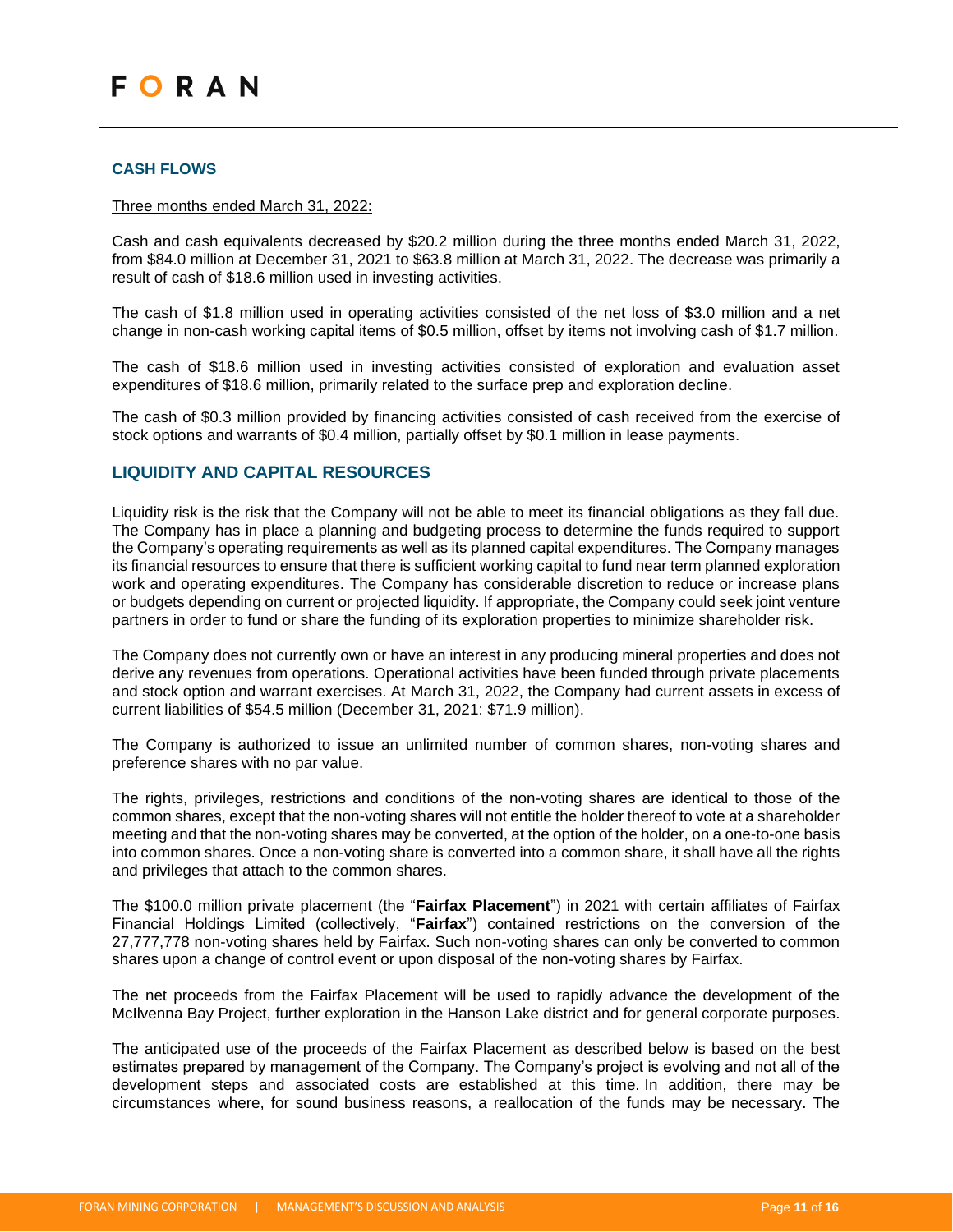Company will update the use of the funds and the particular application of these funds in future management's discussion and analysis.

| Expressed in thousands of Canadian<br>dollars |   | Anticipated use of net<br>proceeds | Expenditures to<br>March 31, 2022 |      | Remaining as at<br>March 31, 2022 |
|-----------------------------------------------|---|------------------------------------|-----------------------------------|------|-----------------------------------|
| Development                                   | Ъ | 29,000 \$                          |                                   | - \$ | 29,000                            |
| Surface prep and exploration decline          |   | 51,000                             | 27.528                            |      | 23.472                            |
| <b>Exploration &amp; Studies</b>              |   | 15.000                             | 10,280                            |      | 4.720                             |
| Corporate administration                      |   | 4,767                              | 1,860                             |      | 2,907                             |
| Total expenditure                             |   | 99,767                             | 39,668 \$                         |      | 60,099                            |

The Company has no bank debt or banking credit facilities in place. While the Company has been successful in securing financing to date, there can be no assurances that it will be able to do so in the future, therefore, a material uncertainty exists that may cast significant doubt about the Company's ability to continue as a going concern.

## <span id="page-11-0"></span>**OFF-BALANCE SHEET ARRANGEMENTS**

<span id="page-11-1"></span>As at the date of this MD&A, the Company does not have any off-balance sheet arrangements.

## **RELATED PARTY TRANSACTIONS**

The Company's related party transactions for the three months ended March 31, 2022 were as follows:

| Expressed in thousands of Canadian dollars | Three months ended March 31, |       |
|--------------------------------------------|------------------------------|-------|
|                                            | 2022                         | 2021  |
| Short-term benefits $(1)$                  | 275                          | 277   |
| Directors' fees $(2)$                      | 68                           |       |
| Consulting fees <sup>(3)</sup>             | 94                           | 15    |
| Share-based payment expense <sup>(4)</sup> | 1.153                        | 708   |
| Total                                      | 1.590                        | 1,000 |

1. Short-term benefits consisted of salaries and bonuses for key management personnel.

2. Directors' fees consist of cash retainers paid to the directors.

3. Consulting fees consist of fees paid to Myerson Holdings AG, a company controlled by the CEO.

4. Share-based payment expense consist of RSU's, DSU's and the fair value of stock options that had been granted to key management personnel.

# <span id="page-11-2"></span>**SHARE CAPITAL**

As at the date of this MD&A, the Company had the following securities issued and outstanding:

- 211,616,921 common shares
- 27,777,778 non-voting shares
- 14,316,666 shares issuable on exercise of stock options
- 24,684,285 shares issuable on exercise of warrants
- 1,640,930 shares issuable on realization of deferred shares units
- 182,500 shares issuable on realization of restricted shares units

# <span id="page-11-3"></span>**PROPOSED TRANSACTIONS**

As of the date of this MD&A, there were no proposed transactions.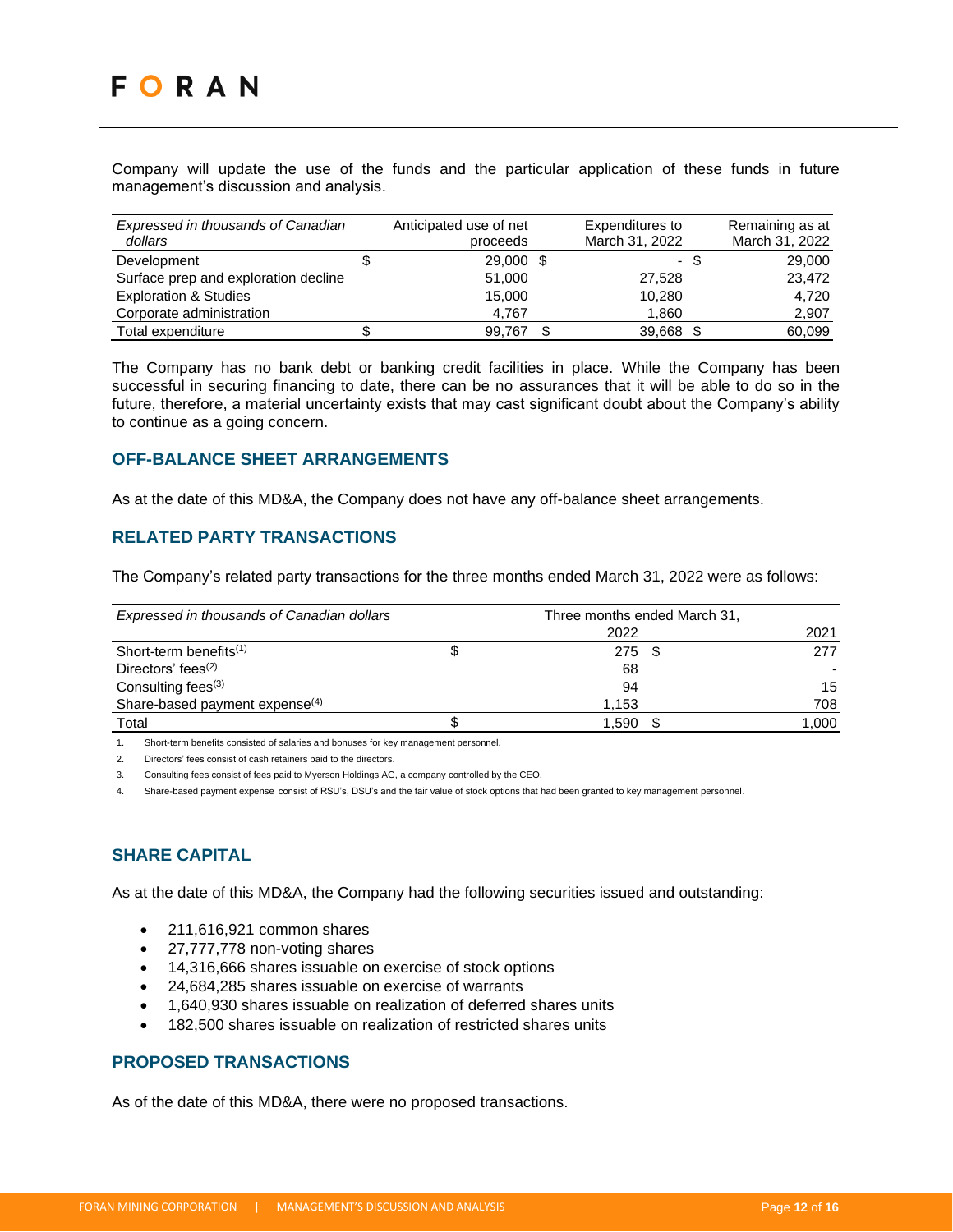## <span id="page-12-0"></span>**CRITICAL ACCOUNTING POLICIES AND ESTIMATES**

The accompanying condensed consolidated interim financial statements should be read in conjunction with the Company's audited consolidated financial statements for the year ended December 31, 2021. The same accounting policies are used in the preparation of the accompanying condensed consolidated interim financial statements as those applied in the most recent annual audited consolidated financial statements of the Company, with the following additional policy:

*Restricted share units:* In accordance with the Company's LTIP, restricted share units ("**RSUs**") may be granted to directors, officers, employees and consultants of the Company. The fair value of equity-settled RSU's as calculated with reference to the market value of the Company's common shares when the RSU is granted, is recognized as an expense, with a corresponding increase in equity, over the vesting period. Performance vesting conditions are taken into account by adjusting the number of RSU's expected to vest at each reporting date so that, ultimately, the cumulative amount recognized over the vesting period is based on the number of RSU's that eventually vest. Upon vesting, shares are issued from treasury and the amount related to the equity-settled RSU's reflected in share-based payments reserve is credited to share capital

In preparing the accompanying condensed consolidated interim financial statements, management has made judgements, estimates and assumptions that affect the application of the Company's accounting policies and the reported amounts of assets, liabilities, income and expense. Actual results may differ. All estimates and underlying assumptions are reviewed on an ongoing basis. Revisions are recognized in the period in which the estimates are revised and in any future periods affected. Information about critical judgements and estimates in applying accounting policies that have the most significant effect on amounts recognized in the condensed consolidated interim financial statements are the same as those described in the consolidated annual financial statements for the year ended December 31, 2021.

## <span id="page-12-1"></span>**FINANCIAL INSTRUMENTS**

The Company's financial instruments are exposed to certain financial risks which are discussed in detail in Note 8 of the Company's condensed consolidated interim financial statements for the three months ended March 31, 2022.

## <span id="page-12-2"></span>**RISKS AND UNCERTAINTIES**

## <span id="page-12-3"></span>**GOING CONCERN RISK**

The principal risk faced in the advanced exploration stage is the ability to raise the funds required to complete exploration and evaluation and develop a mineral deposit. The Company does not operate any producing properties and as such, is dependent on the ability to raise funds. Although the Company believes it has sufficient access to financial markets to support its intended work plan, failure to do so would result in future work being suspended. While the Company has been successful in securing financing to date, there can be no assurances that it will be able to do so in the future. These uncertainties may cast significant doubt about the Company's ability to continue as a going concern.

#### <span id="page-12-4"></span>**FINANCIAL INSTRUMENTS RISK**

Financial assets and liabilities consist of cash and cash equivalents, accounts receivable, investments, and accounts payable and accrued liabilities. It is management's opinion that the Company is not exposed to significant interest or credit risks arising from these financial assets and liabilities as all cash and cash equivalents are held at reputable Canadian institutions.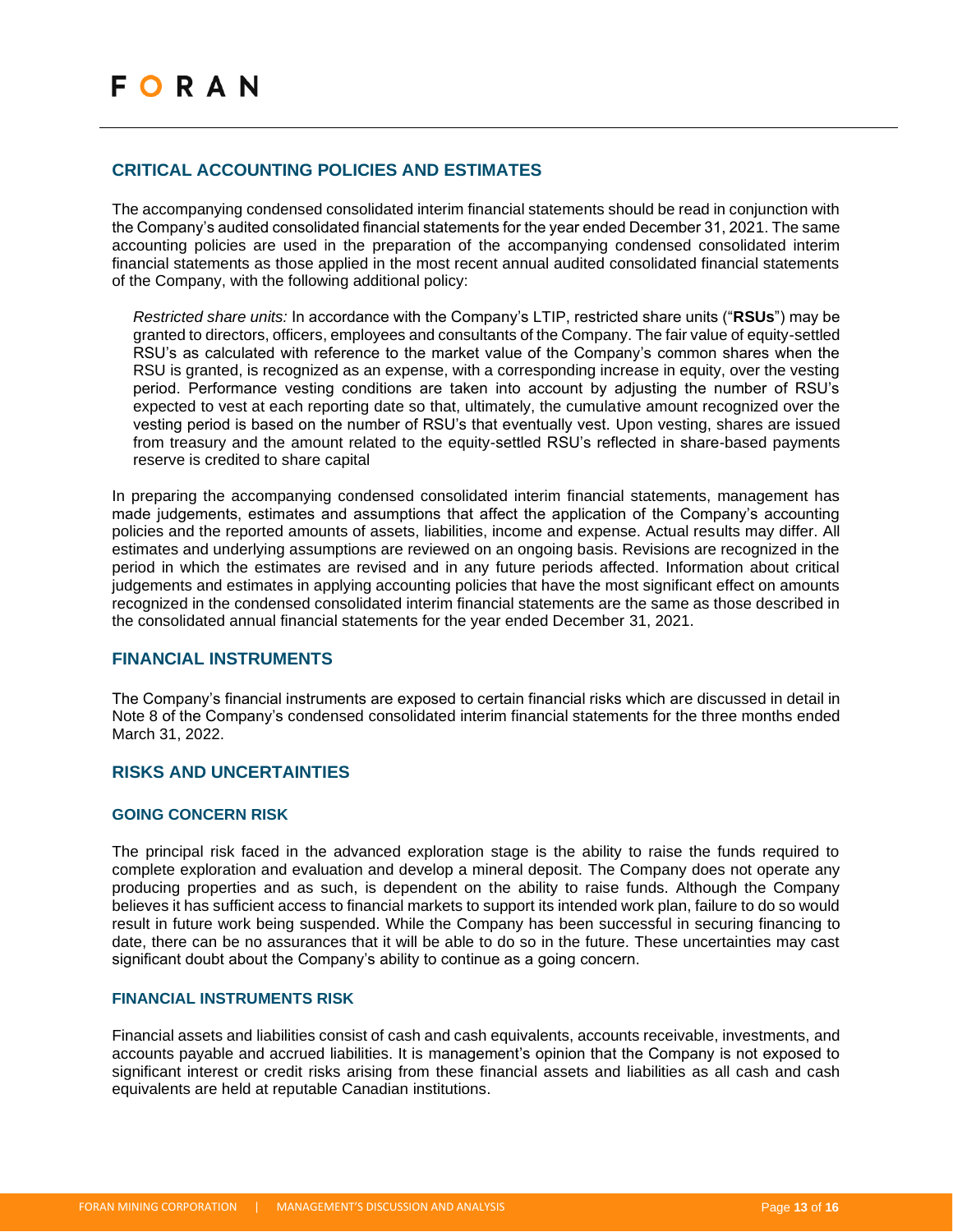#### <span id="page-13-0"></span>**ENVIRONMENTAL AND PERMITTING RISK**

The Company's activities involve the application for licenses and permits from government authorities and such activities are governed by various laws and regulations that cover the protection of the environment, land use, exploration, development, co-ordination of operations and infrastructure with third parties engaged in other activities on the lands, taxes, labour standards, occupational health, waste disposal, safety, and other matters. Environmental legislation in Saskatchewan provides restrictions and prohibitions on various substances used or produced in association with certain exploration activities, which if spilt, could potentially impact the environment. A breach of such legislation may result in imposition of fines and penalties in addition to potential cleanup costs. In addition, certain types of activities require approval from the relevant agencies prior to being undertaken. Environmental legislation is evolving in a direction of higher standards and enforcement. The cost of compliance with changes in governmental regulations has the potential to reduce the profitability of future operations.

The Company believes that it is in compliance with all material laws and regulations which currently apply to its activities. There can be no absolute assurance, however, that all permits which the Company may require for exploration activities and land use will be obtainable on reasonable terms or on a timely basis, or that such laws and regulations will not have an adverse effect on any exploration projects that the Company may undertake.

#### <span id="page-13-1"></span>**EXPLORATION RISK**

Mineral exploration involves many risks, which even a combination of experience, knowledge and careful evaluation may not be able to overcome. Operations within the Company will be subject to all the hazards and risks normally incidental to exploration, development and production of minerals, any of which could result in work stoppages, damage to property, and possible environmental damage. Unusual or unexpected formations, formation pressures, fires, power outages, labour disruption, impaired access to site, legal or regulatory changes, flooding, explosions, cave-ins, landslides, weather conditions and the inability to obtain suitable or adequate machinery, equipment or labour are other risks involved in extraction operations and the conduct of exploration programs. The Company's exploration activities will be subject to the availability of third-party contractors and equipment. There are also physical risks to the exploration personnel. If any of the Company's additional properties are found to have commercial quantities of mineralization, the Company could be subject to additional risks respecting any development and production activities.

#### McIlvenna Bay Project

The McIlvenna Bay Project is in the pre-development stage and has a completed feasibility study. The potential development of this mineral property may only follow upon the preparation of detailed engineering plans, access to adequate funding, community support and obtaining of necessary permits, licenses, and approvals, including that of the Board of Directors. Substantial expenditures are required to develop the mining and processing facilities and the infrastructure at the McIlvenna Bay Project.

#### Other properties

All properties other than the McIlvenna Bay Project are in the exploration stage. The potential development of these mineral properties may only follow upon obtaining satisfactory exploration results, receipt of positive engineering studies, access to adequate funding, community support and all necessary permits, licenses, and approvals, including that of the Board of Directors. Mineral exploration and development involve a high degree of risk and few properties which are explored are ultimately developed into producing mines. The long-term profitability of the Company's operations will be in part directly related to the cost and success of its exploration programs, which may be affected by a number of factors beyond the Company's control.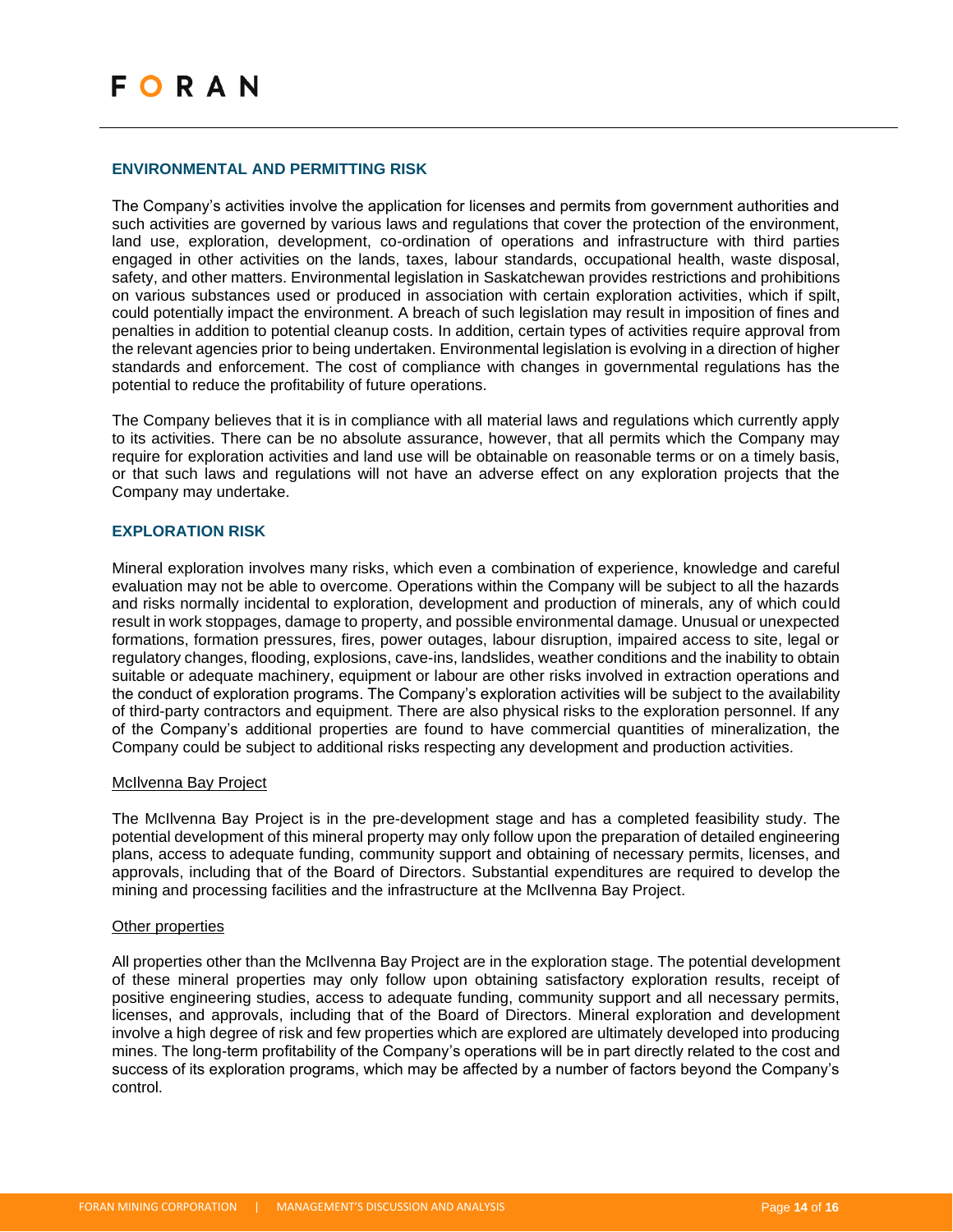#### <span id="page-14-0"></span>**COMMODITY PRICE RISK**

Factors beyond the control of the Company may affect the market price and marketability of any ore or minerals discovered at and produced from the Company's properties. Metal prices are subject to significant fluctuation and are affected by numerous factors beyond the Company's control including international economic, financial and political events, global or regional supply and demand patterns and speculative activities. The effect of these factors on the Company's operations cannot accurately be predicted.

#### <span id="page-14-1"></span>**LIQUIDITY OF COMMON SHARES**

There can be no assurance that an active and liquid market for the Company's common shares will continue to exist, and investors may find it difficult to resell their common shares. In addition, trading in the common shares of the Company may be halted from time to time.

## <span id="page-14-2"></span>**GLOBAL PANDEMIC RISK (COVID-19)**

In March 2020, the World Health Organization declared the spread of a coronavirus COVID-19 a global pandemic. This ongoing contagious disease outbreak has adversely affected workforces, economies, and financial markets globally, leading to an economic downturn. While the full impact of COVID-19 on the global economy is uncertain, continued rapid spread of COVID-19 may have an adverse effect on the Company's financing capabilities. The extent to which COVID-19 may impact the Company's business will depend on future developments such as the geographic spread of the disease, the duration of the outbreak, travel restrictions and social distancing, business closures or business disruptions, and the effectiveness of actions taken in Canada, the United States and other countries to contain and treat the disease. Although it is not possible to reliably estimate the length or severity of these developments and their financial impact, this could have a significant adverse impact on the Company's financial position and results of operations for future periods.

#### <span id="page-14-3"></span>**NON-GAAP MEASURES**

This MD&A includes certain terms or performance measures commonly used in the mining industry that are not defined under IFRS, including copper equivalent, EBITDA and free cash flow. Non-GAAP measures do not have any standardized meaning prescribed under IFRS and, therefore, they may not be comparable to similar measures employed by other companies. The Company discloses these non-GAAP measures because it understands that certain investors use this information to determine the Company's ability to generate earnings and cash flows for use in investing and other activities. The Company believes that conventional measures of performance prepared in accordance with IFRS, do not fully illustrate the ability of mines to generate cash flows. The measures, as determined under IFRS, are not necessarily indicative of operating profit or cash flows from operating activities. Non-GAAP financial measures should not be considered in isolation as a substitute for measures of performance prepared in accordance with IFRS and are not necessarily indicative of operating costs, operating profit or cash flows presented under IFRS.

The following is a description of the non-GAAP financial measures used in this MD&A:

- *EBITDA* is a non-GAAP financial measure calculated as earnings before interest, taxes, depreciation, and amortization.
- *Free cash flow* is a non-GAAP financial measure calculated as EBITDA less taxes less property, plant, and equipment additions.